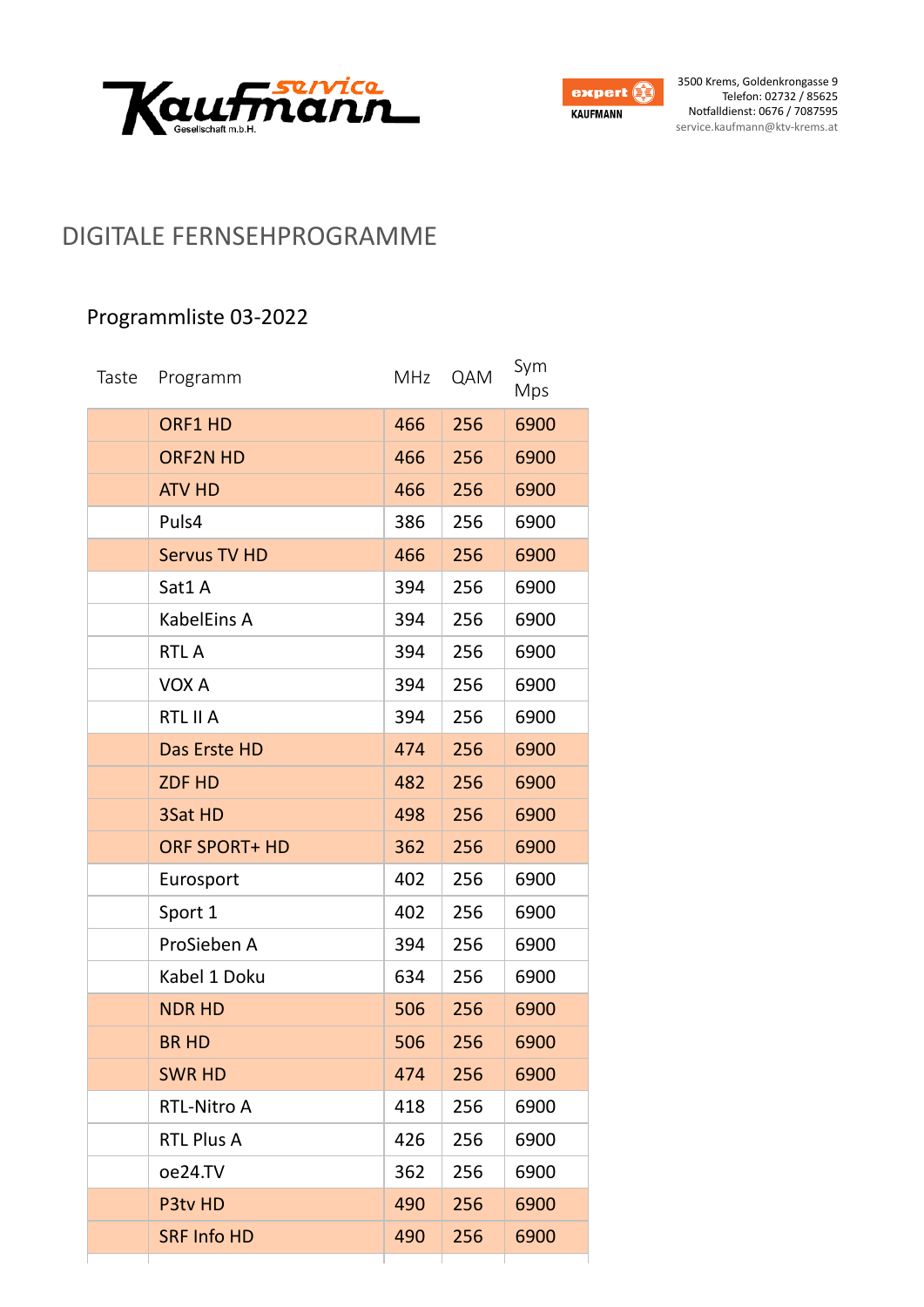| ATV <sub>2</sub>          | 418 | 256 | 6900 |
|---------------------------|-----|-----|------|
| <b>Wachauer Fernsehen</b> | 418 | 256 | 6900 |
| <b>KiKa HD</b>            | 498 | 256 | 6900 |
| Super RTL A               | 426 | 256 | 6900 |
| Nick / Comedy A           | 426 | 256 | 6900 |
| <b>Disney Channel</b>     | 450 | 256 | 6900 |
| <b>DMAX</b>               | 426 | 256 | 6900 |
| N24 Doku A                | 426 | 256 | 6900 |
| phoenix HD                | 506 | 256 | 6900 |
| ARD-alpha                 | 434 | 256 | 6900 |
| arte HD                   | 474 | 256 | 6900 |
| Tagesschau 24 HD          | 690 | 256 | 6900 |
| One HD                    | 682 | 256 | 6900 |
| hr HD                     | 674 | 256 | 6900 |
| ZDF neo HD                | 482 | 256 | 6900 |
| ZDF info HD               | 498 | 256 | 6900 |
| <b>MDR HD</b>             | 674 | 256 | 6900 |
| <b>ORF III HD</b>         | 362 | 256 | 6900 |
| Euronews                  | 442 | 256 | 6900 |
| n-tv A                    | 442 | 256 | 6900 |
| DW Englisch               | 442 | 256 | 6900 |
| <b>WDR HD</b>             | 634 | 256 | 6900 |
| rbb HD                    | 674 | 256 | 6900 |
| Tele 5                    | 450 | 256 | 6900 |
| Sat1 Gold A               | 450 | 256 | 6900 |
| krone.tv                  | 362 | 256 | 6900 |
| R9 HD                     | 434 | 256 | 6900 |
| astro-TV                  | 450 | 256 | 6900 |
| QVC                       | 450 | 256 | 6900 |
| HSE24 Extra               | 450 | 256 | 6900 |
| Pro7 Maxx A               | 682 | 256 | 6900 |
| Schau TV                  | 450 | 256 | 6900 |
| <b>HSE 24</b>             | 458 | 256 | 6900 |
| Sixx A                    | 418 | 256 | 6900 |
| <b>Comedy Central A</b>   | 458 | 256 | 6900 |
| sonnenklar TV             | 458 | 256 | 6900 |
| gotv                      | 458 | 256 | 6900 |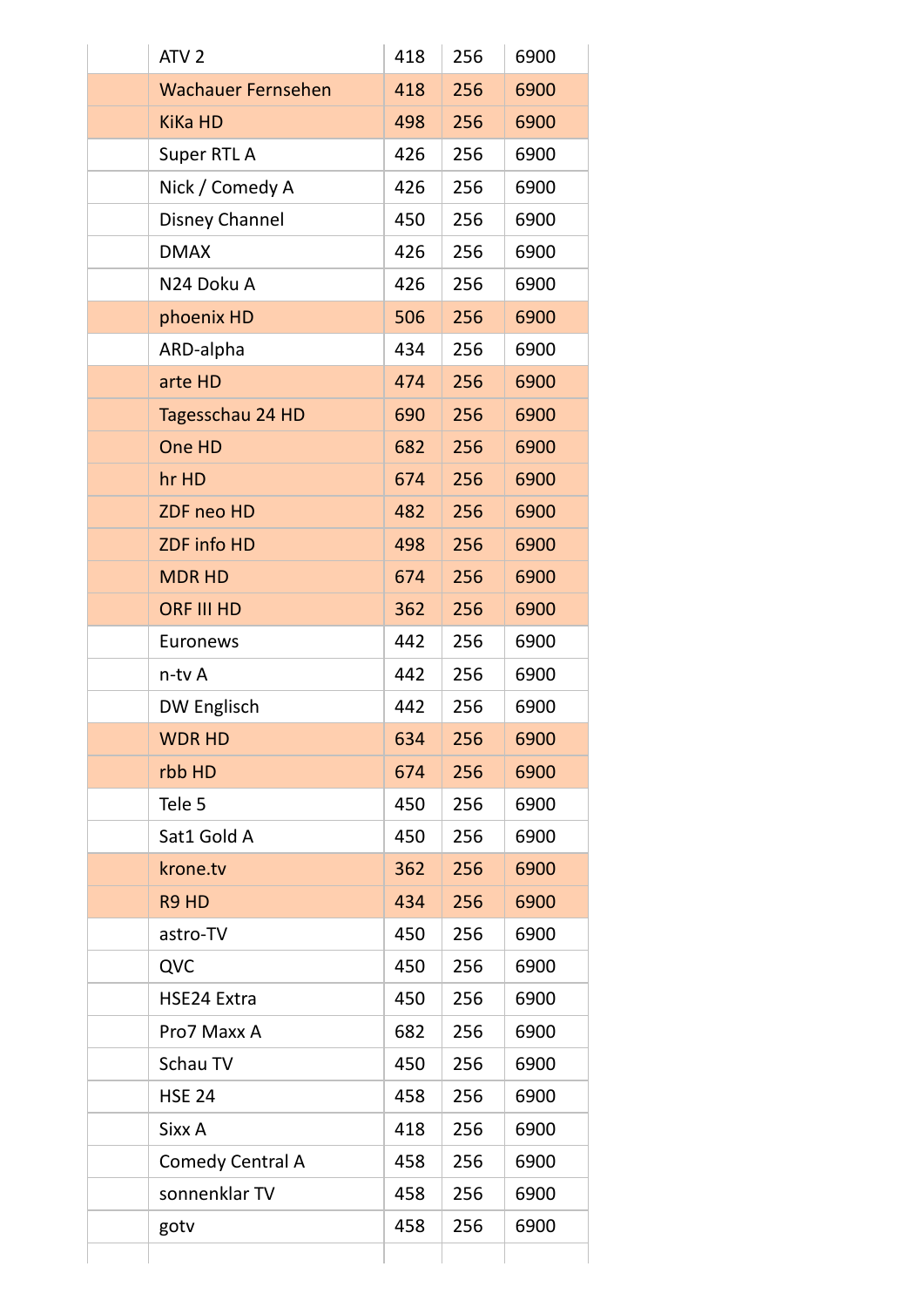| <b>DeluxeMusic</b>                  | 458 | 256 | 6900 |
|-------------------------------------|-----|-----|------|
| <b>Deutsches Musik</b><br>Fernsehen | 458 | 256 | 6900 |
| Volksmusik.TV                       | 418 | 256 | 6900 |
| LT1-0Ö                              | 458 | 256 | 6900 |
| toggo Plus                          | 418 | 256 | 6900 |
| Melodie TV                          | 458 | 256 | 6900 |
| <b>Hope TV HD</b>                   | 458 | 256 | 6900 |
| <b>EWTN</b>                         | 458 | 256 | 6900 |
| <b>RIC</b>                          | 426 | 256 | 6900 |
| Welt der Wunder                     | 450 | 256 | 6900 |
| <b>TLC Austria</b>                  | 434 | 256 | 6900 |
| <b>Bibel-TV</b>                     | 450 | 256 | 6900 |
| Welt                                | 418 | 256 | 6900 |
| K-TV                                | 450 | 256 | 6900 |
| <b>Anixe HD</b>                     | 490 | 256 | 6900 |
| <b>Bloomberg Europe TV</b>          | 442 | 256 | 6900 |
| <b>HGTV</b>                         | 498 | 256 | 6900 |
| <b>VOX Up</b>                       | 482 | 256 | 6900 |
| Puls 24 HD                          | 442 | 256 | 6900 |

## Bundesländer + fremdsprachig

| Taste | Programm              | MHz | QAM | Sym Mps |
|-------|-----------------------|-----|-----|---------|
|       | ORF <sub>2</sub> W    | 634 | 256 | 6900    |
|       | ORF <sub>2</sub> OÖ   | 634 | 256 | 6900    |
|       | ORF <sub>2</sub> St   | 634 | 256 | 6900    |
|       | ORF <sub>2</sub> B    | 634 | 256 | 6900    |
|       | ORF <sub>2</sub> S    | 634 | 256 | 6900    |
|       | ORF <sub>2</sub> T    | 634 | 256 | 6900    |
|       | ORF <sub>2</sub> V    | 634 | 256 | 6900    |
|       | ORF <sub>2</sub> K    | 634 | 256 | 6900    |
|       | ORF <sub>2</sub> E    | 634 | 256 | 6900    |
|       | CNN Int.              | 642 | 256 | 6900    |
|       | <b>SkyNews</b>        | 642 | 256 | 6900    |
|       | <b>BBC World News</b> | 642 | 256 | 6900    |
|       | <b>CNBC Europe</b>    | 642 | 256 | 6900    |
|       |                       |     |     |         |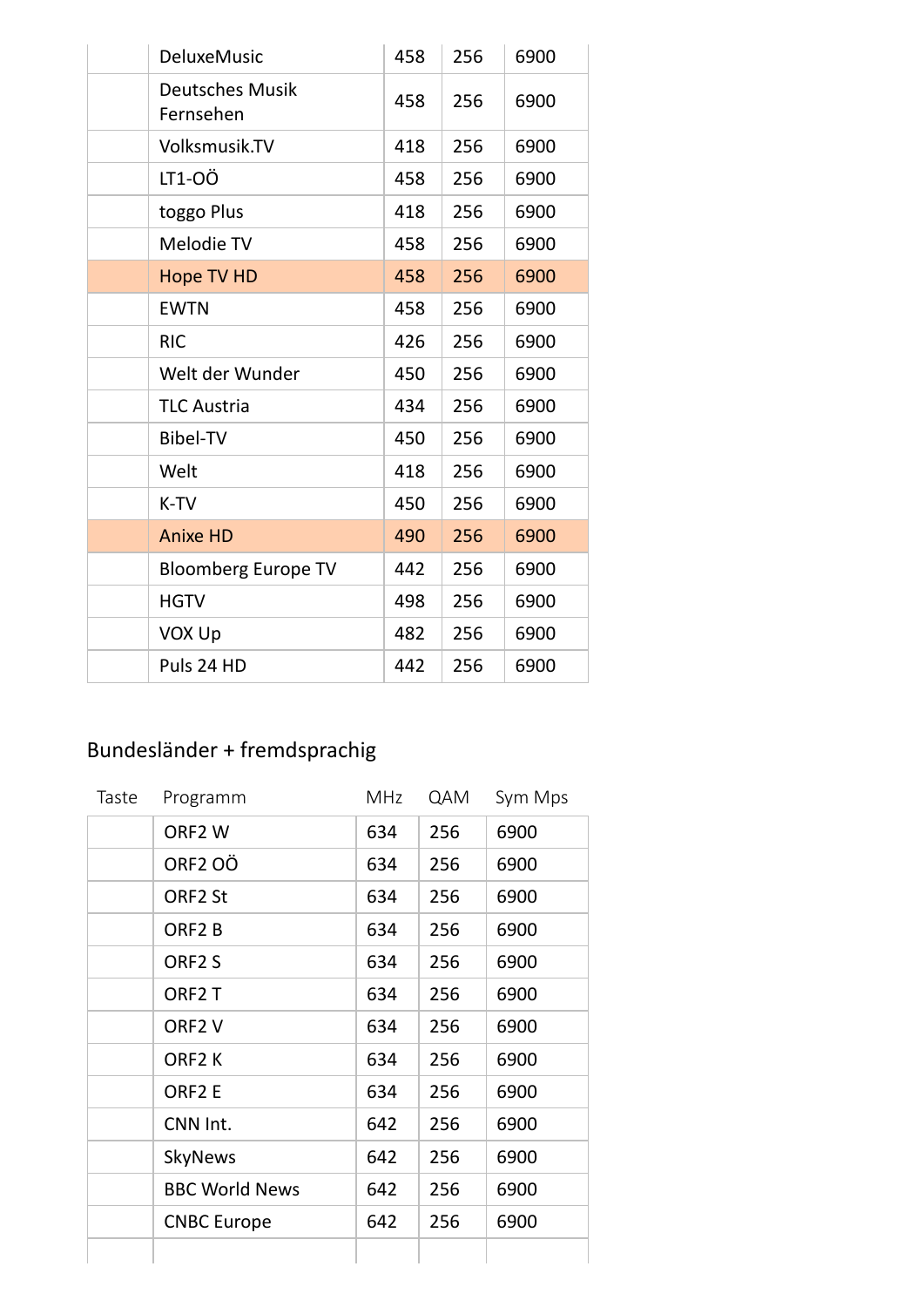| TV <sub>5</sub>            | 650 | 256 | 6900 |
|----------------------------|-----|-----|------|
| France 2                   | 650 | 256 | 6900 |
| France 3                   | 650 | 256 | 6900 |
| Rai 1                      | 650 | 256 | 6900 |
| Rai 3                      | 650 | 256 | 6900 |
| Channel 5                  | 650 | 256 | 6900 |
| 5 Star                     | 650 | 256 | 6900 |
| <b>Fashion TV</b>          | 650 | 256 | 6900 |
| SLO <sub>1</sub>           | 658 | 256 | 6900 |
| <b>BN Music</b>            | 658 | 256 | 6900 |
| DM-Sat                     | 658 | 256 | 6900 |
| OBN (verschlüsselt)        | 658 | 256 | 6900 |
| RTK <sub>1</sub>           | 658 | 256 | 6900 |
| <b>TVE</b>                 | 642 | 256 | 6900 |
| HRT-TV4                    | 658 | 256 | 6900 |
| ProTV Int.                 | 658 | 256 | 6900 |
| TVR Int.                   | 658 | 256 | 6900 |
| <b>ATV Avrupa</b>          | 666 | 256 | 6900 |
| <b>CNN Turk</b>            | 666 | 256 | 6900 |
| EURO D                     | 666 | 256 | 6900 |
| <b>Show Turk</b>           | 666 | 256 | 6900 |
| Kanal 7                    | 666 | 256 | 6900 |
| <b>Thai Global Network</b> | 666 | 256 | 6900 |
| <b>TVP Polonia</b>         | 666 | 256 | 6900 |
| Tele 5 Polska              | 698 | 256 | 6900 |
| Duna                       | 666 | 256 | 6900 |
| <b>CT24</b>                | 698 | 256 | 6900 |
| Al Jazeera                 | 698 | 256 | 6900 |
| <b>Tunesie Nationale</b>   | 698 | 256 | 6900 |
| RTP-International          | 698 | 256 | 6900 |
| CCTV <sub>4</sub>          | 698 | 256 | 6900 |

# Sky

| Taste | Programm | <b>MHz</b> | <b>QAM</b> | Sym Mps |
|-------|----------|------------|------------|---------|
|       | sky HD   | 546        | <b>256</b> | 6900    |
|       | sky HD   | 554        | 256        | 6900    |
|       |          |            |            |         |